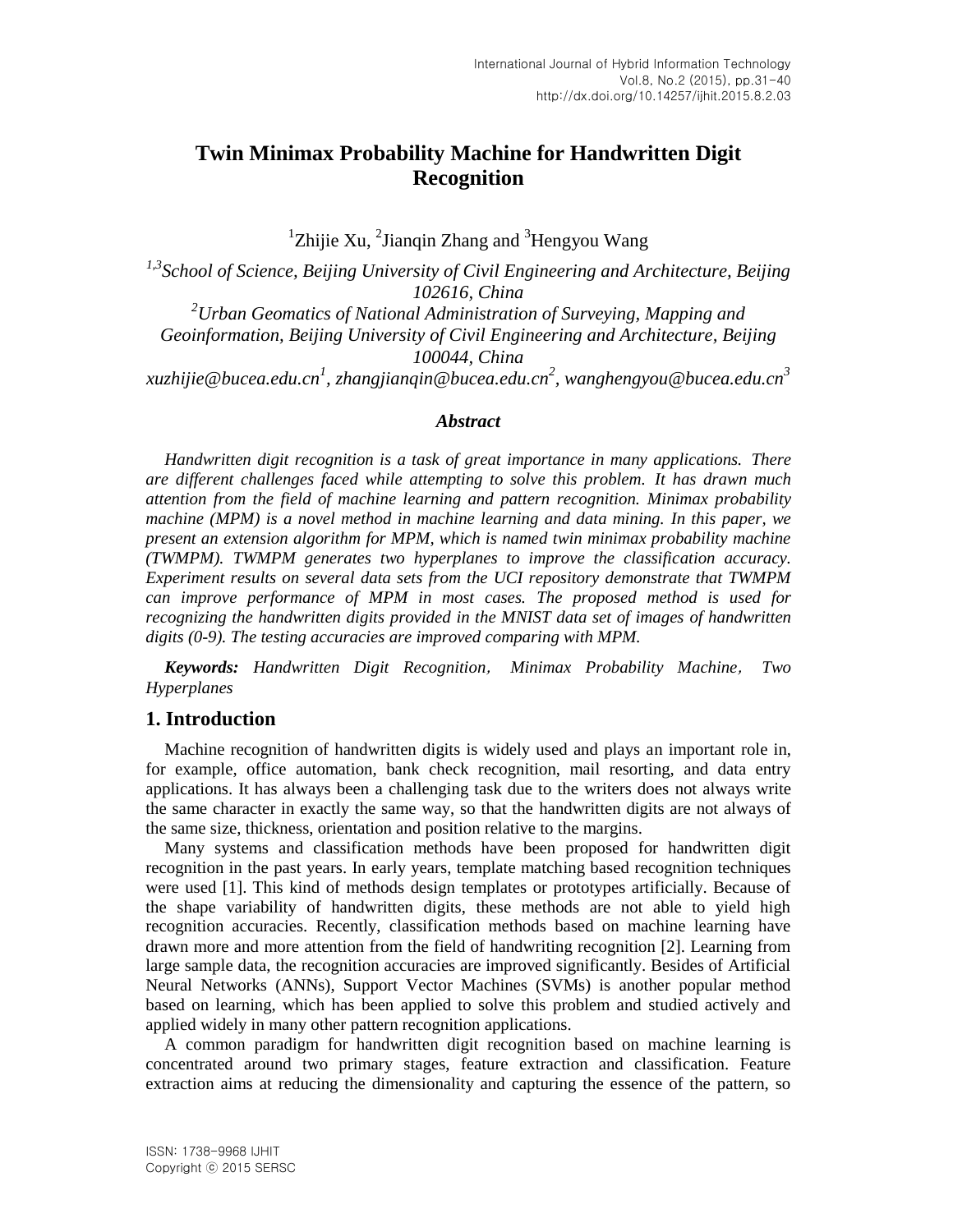that which is advantageous with respect to recognition tasks. In the stage of classification, a mapping from inputs x to outputs y, where  $y \in \{0, 1, \dots, 9\}$ , is constructed, and predictions on novel inputs can be made using the learned decision rules.

In this paper, we consider the handwritten digit recognition method using the combination of structural feature and the statistical feature and an extension algorithm for MPM.

Minimax probability machine (MPM) [3] is a novel method in the field of machine learning and data mining. It has shown many advantages and has drawn much more attention in machine learning. MPM makes use of recent work on moment problems and semidefinite optimization to obtain distribution-free results for linear discriminants. And nonlinear classification can be realized by exploiting Mercer kernels. Based on MPM, Huang *et al.* [4] propose a model named Biased Minimax Probability Machine to handle the tasks of learning from imbalanced data, and the performance is shown to be the best comparing with other competitive methods. The minimax probability machine regression (MPMR) algorithm has been proposed in [5]. The applications involve medical diagnosis, face recognition, image retrieval, intrusion detection and so on [6-9].

TWSVM has been proposed recently and has shown significant advantage in many applications. TWSVM seeks two nonparallel proximal hyperplanes such that each hyperplane is closer to one of two classes and as far as possible from the other class. It is implemented by solving two smaller Quadratic Programming Problems (QPPs) rather than a single large QPP in the classical SVM. Experimental results in [10] and [11] have shown that TWSVM outperforms both standard SVM and GEPSVM in the most cases. In addition, TWSVM is excellent at dealing with some certain probability model data (such as "Cross Planes" data). Thus, the methods of constructing the nonparallel hyperplanes and the extensions of TWSVM have been studied extensively [11-16].

In this paper, we combine the idea of TWSVM with MPM to propose an extension algorithm for MPM, which is named twin minimax probability machine (TWMPM). TWMPM takes advantage of TWSVM and MPM. On one hand, TWMPM generates two hyperplanes to improve the performance of MPM. On the other hand, TWMPM avoids making distributional assumptions about the class-conditional densities. Experiment results on several data sets from the UCI repository demonstrate that TWMPM can improve performance of MPM in most cases. Combining with the extraction of four different feature groups, the proposed method is used for recognizing the handwritten digits provided in the MNIST data set of images of hand written digits (0-9). The testing accuracies are improved comparing with MPM.

The remaining parts of the paper are organized as follows. In Section 2, the features extracted for the classification method are presented. In Section 3, MPM and TWSVM are introduced briefly, and the details of TWMPM are described. In section 4, experimental results are presented and discussed. Finally, conclusions are presented in section 5.

### **2**. **Feature Extraction**

Four different groups of features including the structural features and the statistical features are extracted from each digit image: coarse grid features, stroke density features, contour features and Kirsch edge features.

The first 16 features are the simple coarse grid features. The image is divided into  $4 \times 4$ patches of equal size. The proportions of black pixels in each patch are computed as the features (see Figure 1).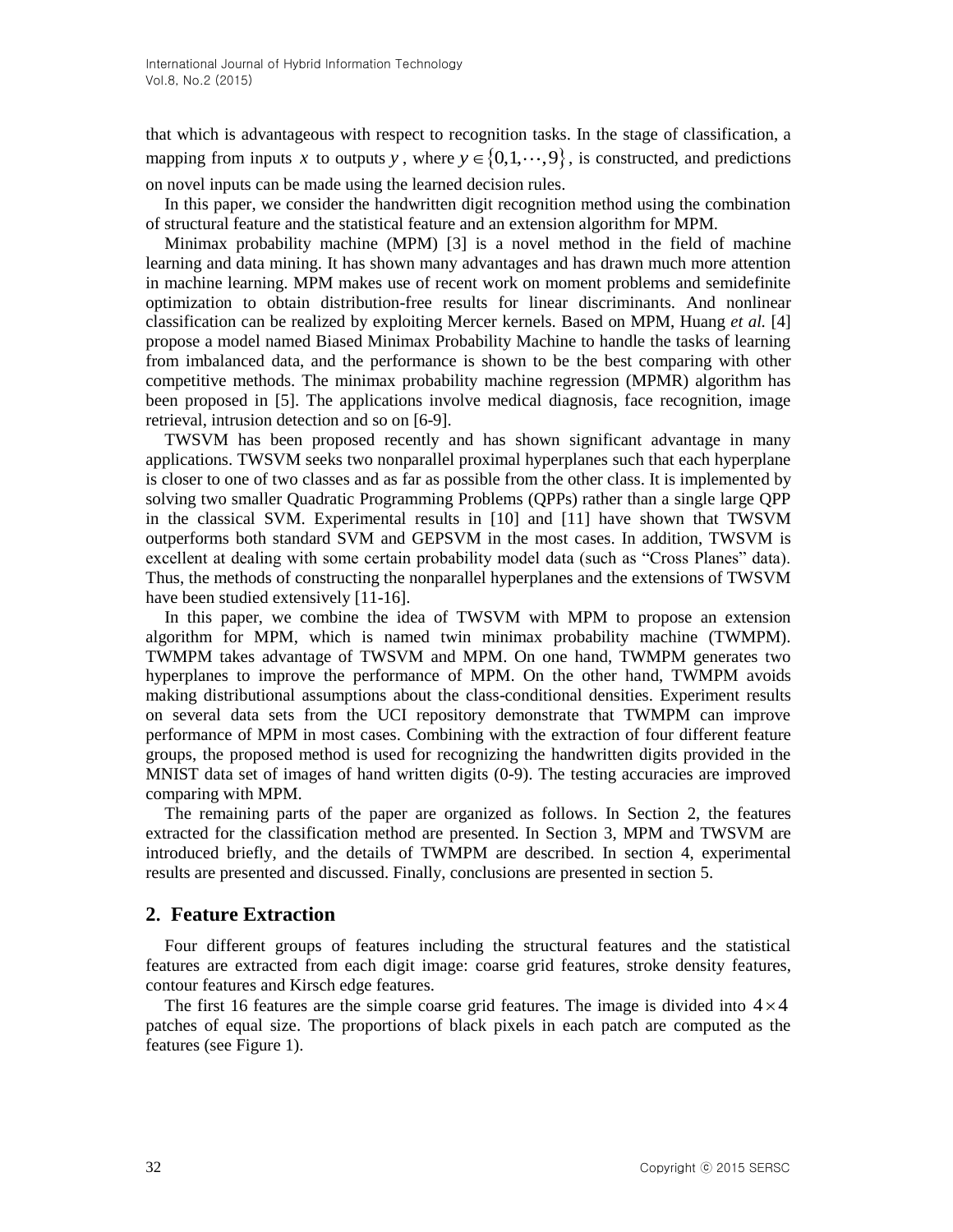

**Figure 1. Coarse Grid Features**

The second feature family contains 28 stroke density features. The image is scanned from the horizontal, vertical and diagonal directions, respectively. The scan is conducted with an interval of 4 rows or columns, and the times the scanning lines of different directions intersects with the strokes are provided as features (7 features every direction) (see figure 2).



**Figure 2. Stroke Density Features**

The third group of features is composed of 4 contour features. Scan the image from left to right, top to bottom, right to left and bottom to top, respectively. Compute the proportion of the white pixels before the first black pixel the scanning line intersects in all pixels (see figure 3).



**Figure 3. Contour Features**

The last group of features is the Kirsch edge features. Due to he strokes of the handwritten digits are simple, the local directional information of the edges would be an appropriate feature for recognizing the characters. The outer edges are determined by scanning the image from left to right, top to bottom, right to left and bottom to top, respectively. For each edge pixel, 4 kirsch features are computed using the Kirsch templates of the horizontal, vertical and both diagonal directions. The feature vectors are again linearly rescaled to 20 features coming from the left and right edges each, 16 features coming from the top and bottom edges each.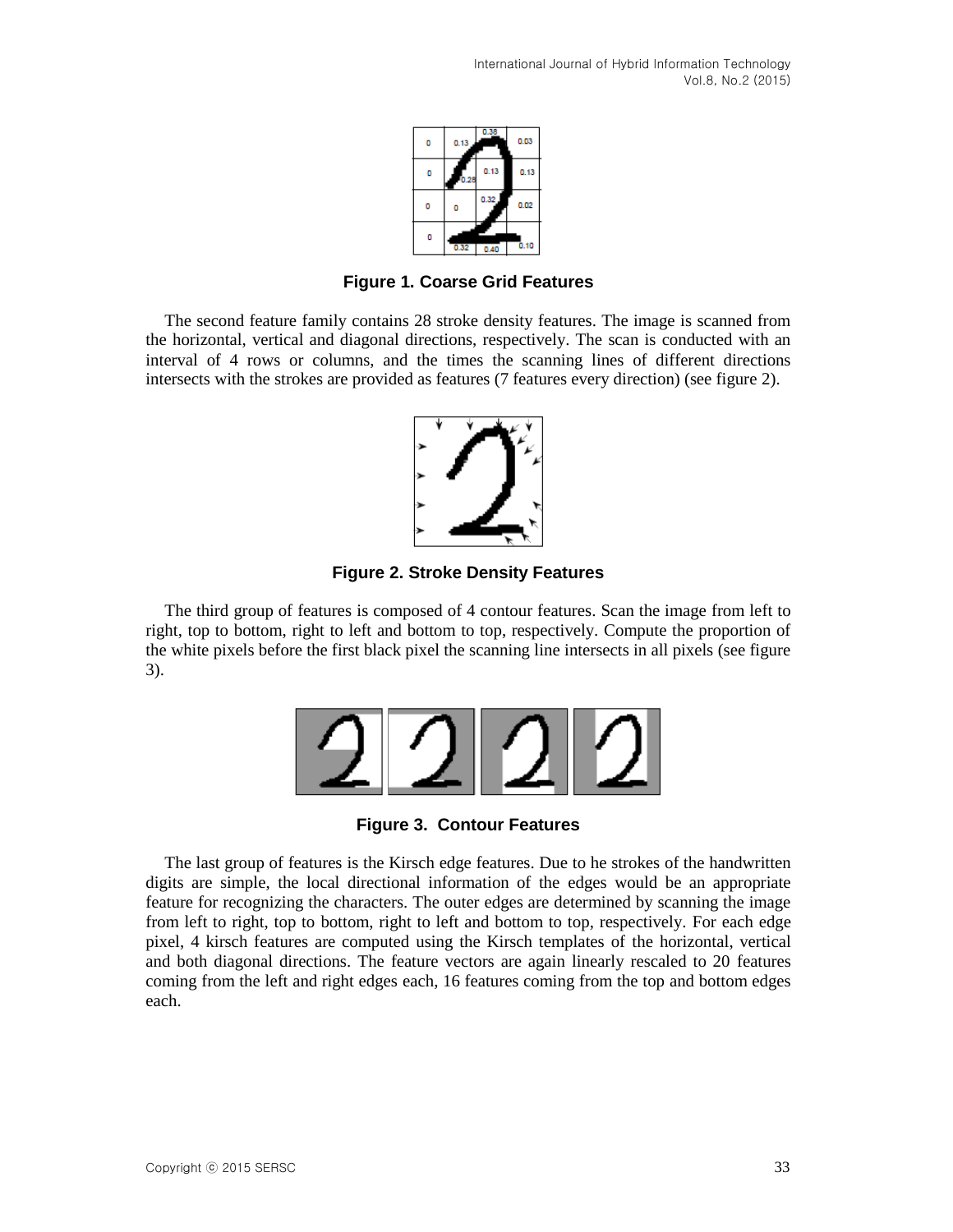

**Figure 4. Kirsch Edge Features**

## **3**. **TWMPM**

In this section, we give a brief outline of MPM and TWSVM and present the twin minimax probability machine.

#### **3.1. Minimax Probability Machine (MPM)**

MPM provides a worst-case bound on the probability of misclassification of future data points when data is summarized by its moments. Compared with traditional probability models, it avoids making assumptions with respect to the data distribution. We sketch the ideas of MPM simply and a more detailed description can be found in [3]. Let  $X_1$  and  $X_2$ denote *n* dimension random vectors representing two classes of data, with means and covariance matrices as  $X_1 \sim (\mu_1, \Sigma_1)$  and  $X_2 \sim (\mu_2, \Sigma_2)$  respectively, where  $\mu_1, \mu_2 \in \mathbb{R}^n$ , and  $\Sigma_1, \Sigma_2 \in R^{n \times n}$ . The objective of MPM is to formulate the hyperplane:  $H(w,b) = \{x \mid w^T x = b\}$ such that class  $X_1$  (or class  $X_2$ ) is placed in the half space  $H_1(w,b) = \{x \mid w^T x > b\}$  (or  $H_2(w,b) = \{x \mid w^T x < b\}$  with maximal probability with respect to all distributions. This can be formulated as:

$$
\max_{\alpha, w, b} \gamma
$$
  
s.t. 
$$
\inf \Pr\{X_1 \in H_1\} \ge \gamma
$$
  
if 
$$
\Pr\{X_2 \in H_2\} \ge \gamma.
$$
 (1)

Where  $\gamma$  represent the lower bounds of the accuracy for future data classification. Moreover, (1) can be expressed as a second order cone program (SOCP).

$$
\min_{w} \sqrt{w^T \Sigma_1 w} + \sqrt{w^T \Sigma_2 w}
$$
  
s.t. 
$$
w^T (\mu_1 - \mu_2) = 1
$$
 (2)

#### **3. 2**. **Twin Support Vector Machine (TWSVM)**

Given the following training set for the binary classification:

$$
T = \{(x_1, y_1), \cdots, (x_l, y_l)\},\tag{3}
$$

where  $(x_i, y_i)$  is the i-th data point, the input  $x_i \in \mathbb{R}^n$  is a pattern, the output  $y_i \in \{-1,1\}$  is a class label,  $i = 1, \dots, l$ , and l is the number of data points. In addition, let  $l_1$  and  $l_2$  be the number of data points in positive class and negative class respectively ( $l = l_1 + l_2$ ).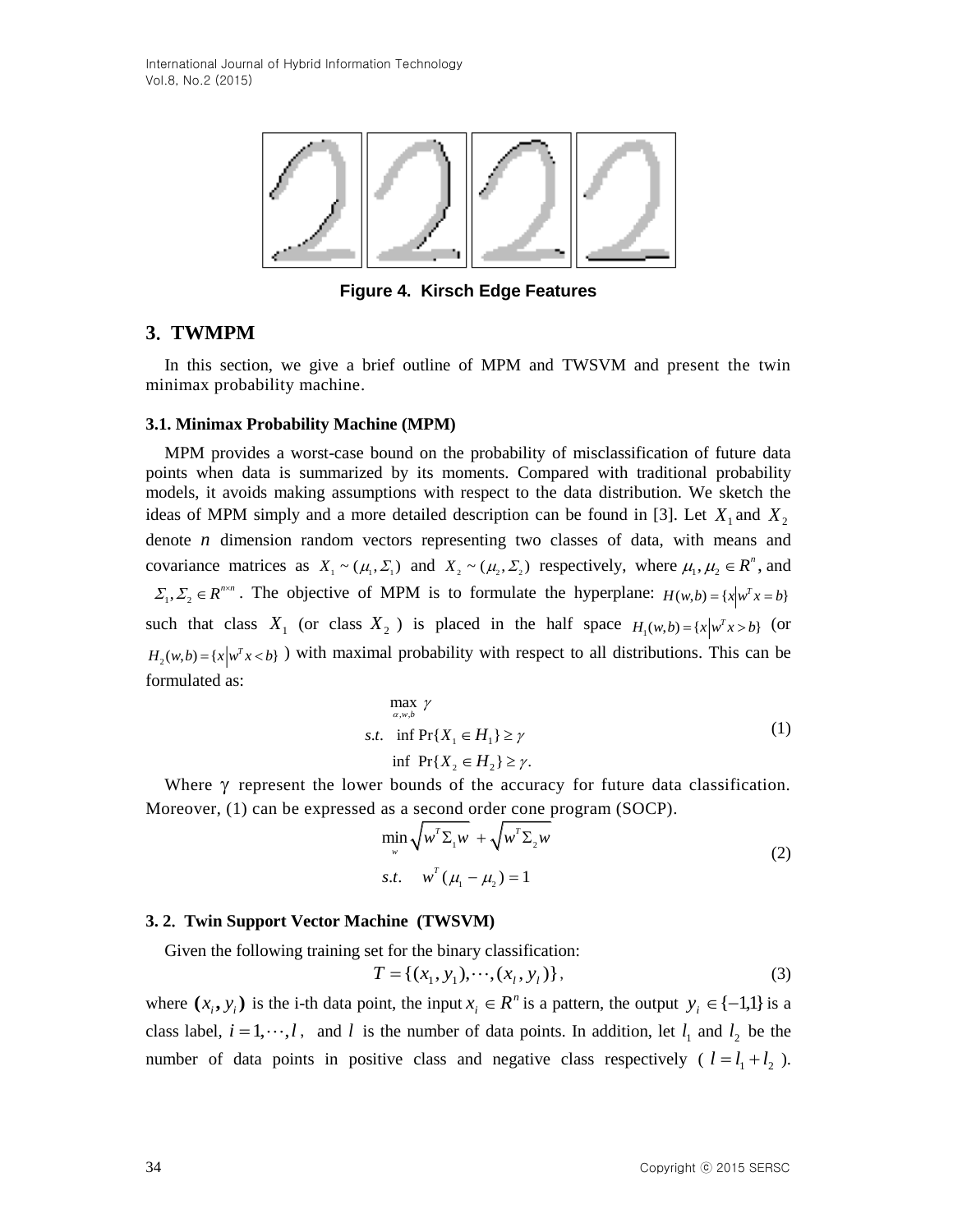Furthermore the matrix  $A \in R^{l_1 \times n}$ ,  $B \in R^{l_2 \times n}$  consists of the  $l_1$  inputs of positive class and the  $l_2$  inputs of negative class respectively. For the linear case, TWSVM seeks to find two nonparallel hyperplanes in n-dimensional input space

$$
(w_+ \cdot x) + b_+ = 0
$$
 and  $(w_- \cdot x) + b_- = 0$ , (4)

where  $W_+, W_- \in \mathbb{R}^n$ ,  $b_+, b_- \in \mathbb{R}$ . Here, each hyperplane is close to the examples of one class and far away from the examples of the other class. TWSVM is in spirit of GEPSVM [17]. But both of GEPSVM and TWSVM are different from the standard SVM. For TWSVM, each hyperplane is generated by solving a QP problem looking like the primal problem of the standard SVM. The primal problems of TWSVM can be presented as follows:

$$
\min_{w_{+},b_{+},\xi} \quad \frac{1}{2} \|Aw_{+} + e_{+}b_{+}\|_{2}^{2} + C_{1}e_{-}^{T}\xi
$$
\ns.t. 
$$
-(Bw_{+} + e_{-}b_{+}) + \xi \ge e_{-},
$$
\n
$$
\xi \ge 0
$$
\n(5)

and

$$
\min_{\substack{w_-, b_-, \eta \\ s.t.}} \quad \frac{1}{2} \|Bw_- + e_- b_-\|_2^2 + C_2 e_+^T \eta
$$
\n
$$
\text{s.t.} \quad (Aw_- + e_+ b_-) + \eta \ge e_+.
$$
\n
$$
\eta \ge 0 \tag{6}
$$

Where  $C_1$  and  $C_2$  are nonnegative parameters, and  $e_1, e_2$  are vectors of ones of appropriate dimensions. In the QP problem (5), the objective function tends to keep the positive hyperplane close to the examples of positive class and the constraints require the hyperplane to be at a distance of at least 1 from the examples of negative class. The QP problem (6) has the similar property.

Once the solutions  $(w_+,b_+)$  and  $(w_-,b_-)$  of the problems (5) and (6) are obtained, a new point  $x \in \mathbb{R}^n$  is assigned to classi  $(i = +1, -1)$ , depending on which of the two hyperplanes in (4) is closer to, *i. e.*

class i = arg min<sub>k=+, -</sub> 
$$
\frac{\left|w_k^T x + b_k\right|}{\left\|w_k\right\|_2}
$$
. (7)

Where  $|\cdot|$  is the absolute value. For the nonlinear case, we can refer to [11]. As for K-class classification problem, multi-TWSVM [18] constructs K hyperplanes, each hyperplane close to one of the class, and at the same time, far from the other classes. A new points closer to which hyperplane will be classified to which class.

#### **3.3. TWMPM**

We now present the twin minimax probability machine for linear classification in this section. Let  $X_1$  and  $X_2$  denote *n* dimension random vectors representing two classes of data, with means and covariance matrices as  $X_1 \sim (\mu_1, \Sigma_1)$  and  $X_2 \sim (\mu_2, \Sigma_2)$ respectively, where  $X_1 \in R^{l_1 \times n}$ ,  $X_2 \in R^{l_2 \times n}$ ,  $\mu_1, \mu_2 \in R^n$ , and  $\Sigma_1, \Sigma_2 \in R^{n \times n}$ . The goal of TWMPM is to find two nonparallel hyperplanes: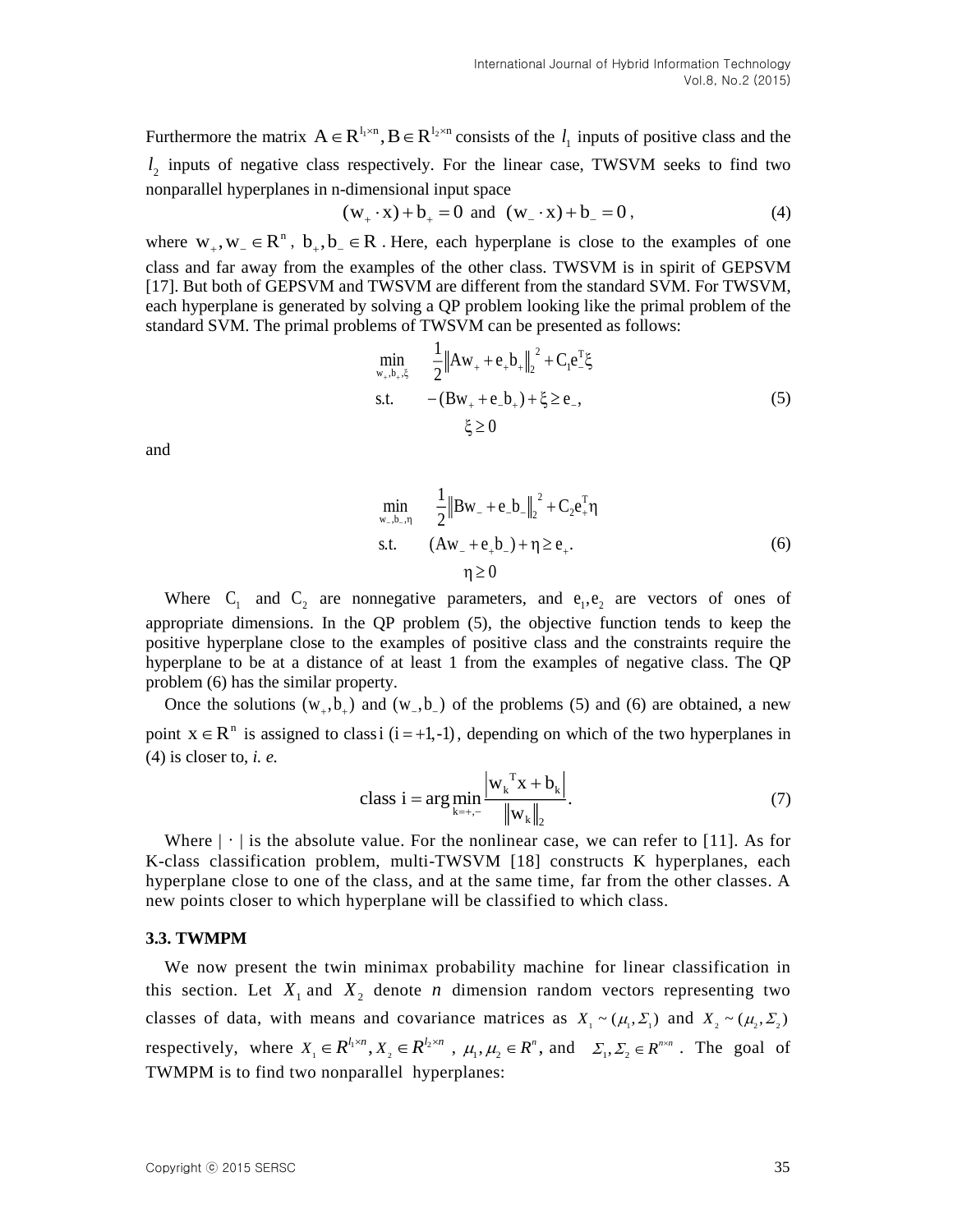International Journal of Hybrid Information Technology Vol.8, No.2 (2015)

$$
(w_+ \cdot x) + b_+ = 0 \text{ and } (w_- \cdot x) + b_- = 0,
$$
 (8)

so that the label of a (w, -x) b, -0 and (w, -x) i b, -0 and (w, -x) i b, -0 and (w, -x) i b, -20<br>
it is closer to, where w, w,  $x \in \mathbb{R}^n$  can be inferred according to which hyperplane<br>the seconds of the action of the so that the label of a new point  $x \in R^n$  can be inferred according to which hyperplane it is closer to, where  $w_+, w_-, x \in R^n$  and  $b_+, b_- \in R$ . We want to determine the two hyperplanes such that each of them is closer to one of two classes and is at least one distance from the other with maximal probability with respect to all distributions having these means and covariance matrices. This is formulated as the following optimization problems:

$$
\min_{w_+,b_+,\alpha} \|Aw_+ + e_+b_+\|_2 + \lambda_1 \alpha
$$
  
s.t.  $\sup \Pr\{w_+^T X_2 + b_+ \ge -1\} \le \alpha$  (9)

and

$$
\min_{w_{-}, b_{-}, \beta} \|Bw_{-} + e_{-}b_{-}\|_{2} + \lambda_{2}\beta
$$
\n*s.t.* sup  $\Pr\{w_{-}^{T}X_{1} + b_{-} \leq 1\} \leq \beta$ . (10)

Consider the constraint in (9). In order to bound the probability  $Pr{w_+}^T X_2 + b_+ \ge -1$ , without making any distributional assumptions, the multivariate generalization of the Chebychev Cantelli inequality [19] will be used, which is presented in Theorem 1.

**Theorem 1.** Given  $w \in R^n$ ,  $w \neq 0$ ,  $b \in R$ ,  $X \in R^n$ , the mean and covariance of X is  $\mu \in R^n$ ,  $\Sigma \in R^{n \times n}$ . Then the following inequality holds:

$$
\Pr\{w^T X \ge b\} \le \frac{w^T \Sigma w}{s^2 + w^T \Sigma w},\tag{11}
$$

where  $s = (b - w^T \mu)_+$ ,  $(x)_+ = max(x, 0)$ .

Then the constraint in (9) can be expressed as

$$
\frac{{w_{+}}^{T} \Sigma_{2} w_{+}}{{\left(-1-b_{+}-w_{+}^{T} \mu_{2}\right)}_{+}^{2}+w_{+}^{T} \Sigma_{2} w_{+}} \leq \alpha.
$$
\n(12)

That is equivalent to the following inequalities:

$$
-1 - b_{+} - w_{+}^{T} \mu_{2} \ge \sqrt{\frac{1 - \alpha}{\alpha} \sqrt{w_{+}^{T} \Sigma_{2} w_{+}}}
$$
  
 
$$
1 + b_{+} + w_{+}^{T} \mu_{2} \le 0
$$
 (13)

Similarly, the constraint in (10) can be expressed as

$$
-1 + b_{-} + w_{-}^{T} \mu_{1} \ge \sqrt{\frac{1 - \beta}{\beta}} \sqrt{w_{-}^{T} \Sigma_{1} w_{-}}
$$
(14)

$$
-1 + b_{-} + w_{-}^{T} \mu_{1} \ge 0
$$
  
Let  $\Sigma_{1} = C_{1}^{T} C_{1}, \ \Sigma_{2} = C_{2}^{T} C_{2}, \ \sqrt{\frac{1 - \alpha}{\alpha}} = \frac{1}{\xi}, \ \sqrt{\frac{1 - \beta}{\beta}} = \frac{1}{\eta}, \text{ where } \xi, \eta \in R, C_{1}, C_{2} \in R^{n \times n},$ 

then the problems  $(9)$  and  $(10)$  turn to be the following problems  $(15)$  and  $(16)$ :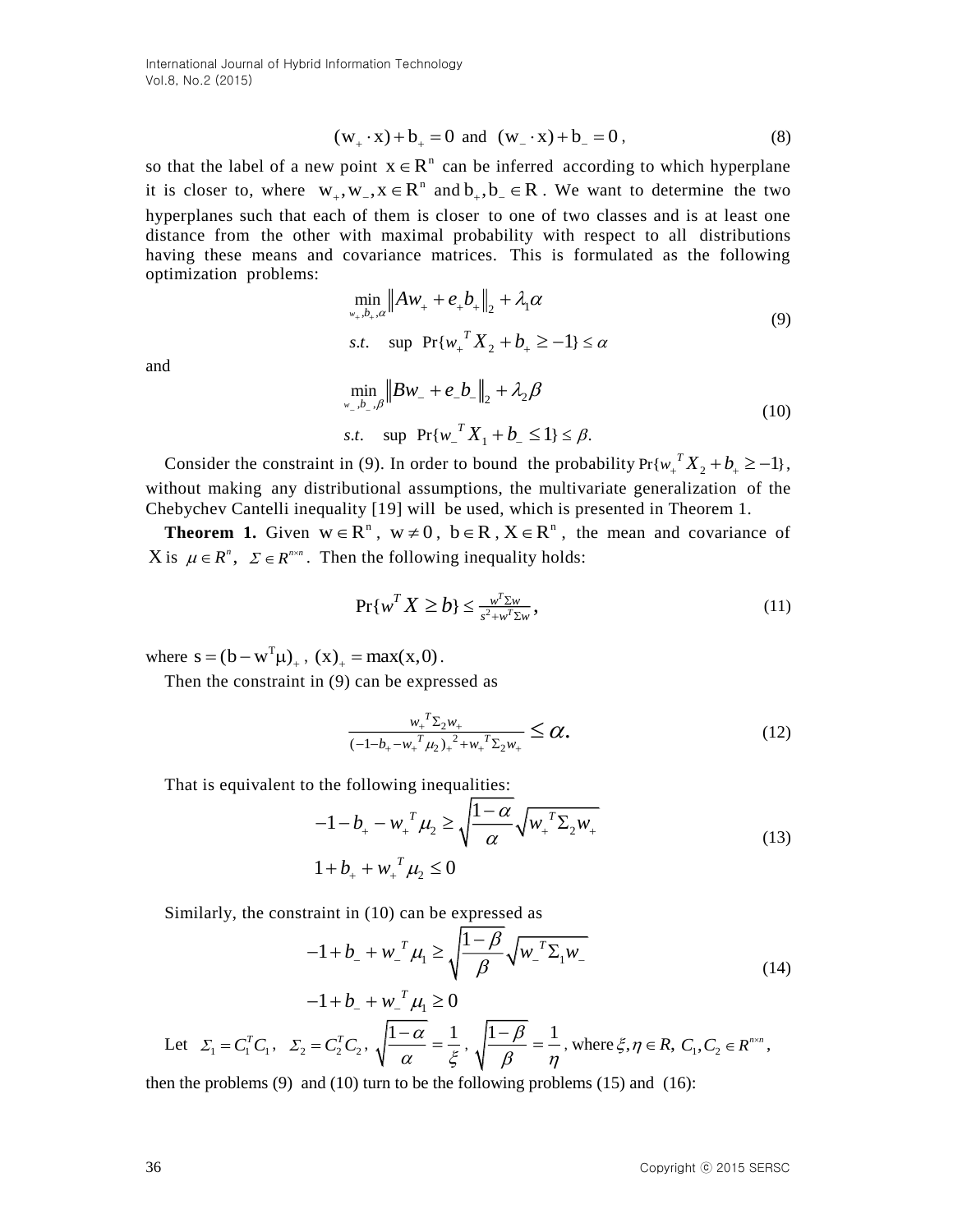International Journal of Hybrid Information Technology Vol.8, No.2 (2015)

$$
\min_{w_+,b_+, \xi} \|Aw_+ + e_+b_+\|_2 + \lambda_1 \frac{\xi^2}{1 + \xi^2}
$$
\n*s.t.*  $\|C_2w_+\|_2 \le \xi(-w_+^T \mu_2 - b_+ - 1)$   
\n $w_+^T \mu_2 + b_+ + 1 \le 0$   
\n
$$
\min_{w_-,b_-, \eta} \|Bw_- + e_-b_-\|_2 + \lambda_2 \frac{\eta^2}{1 + \eta^2}
$$
\n*s.t.*  $\|C_1w_-\|_2 \le \eta(w_-^T \mu_1 + b_- - 1)$  (16)  
\n $w_-^T \mu_1 + b_- - 1 \ge 0$ .

For a fixed  $\xi$  and  $\eta$ , the optimization over  $w_+, b_+, w_-, b_-$  in (15) and (16) turn to be convex optimization problem. We can solve them in various ways, for example using interior-point methods. So we can try different  $\xi$  and  $\eta$  to find the optimums that minimize the objective functions. In this paper, we use the Genetic algorithm to find the optimal  $\xi$  and  $\eta$ , which is briefly summarized as follows.

#### **Algorithm 1.** Genetic algorithm for problem (15) and (16).

c) Solve (15) and (16). Using the objective function values as the fitness function, evaluate all individuals.

d) Store the best evaluated individual as best-ever individual.

2. Selection and generation.

a) Sample the individuals according to their fitness, so that the individuals with higher fitness appear with higher probability, i.e. the  $j$ <sup>th</sup> individual is selected with the probability of

 $f_j / \sum_k f_k$  .

b) Apply crossover with probability crossover rate.

c) Apply mutation with probability mutation\_rate.

d) Evaluate all individuals using the fitness function.

e) Update the best-ever individual.

3. If termination criteria satisfied, provide the best-ever individual as a solution. Otherwise go to step 2.

Once 
$$
w_+, b_+, w_-, b_-
$$
 are obtained from (15) and (16), the separating planes  
\n
$$
(w_+, x) + b_+ = 0 \text{ and } (w_-, x) + b_- = 0
$$
\n(17)

are known. A new point  $x \in R^n$  is then assigned to class i (i = +1,-1), depending on which of the two hyperplanes in (17) it is closer to, i.e.

class i = arg 
$$
\min_{k=+,-}
$$
  $\frac{\left|w_k^T x + b_k\right|}{\left\|w_k\right\|_2}$ . (7)

where  $|\cdot|$  is the absolute value. For nonlinear classification tasks, the kenerlization trick can be used. To save space, we omit the kernelization in this paper.

<sup>1.</sup> Initialise the population.

a) Initialise *popsize, crossover*\_*rate, mutation*\_*rate, sample\_rate.*

b) Create a random population of candidate solutions (individuals) of *popsize*.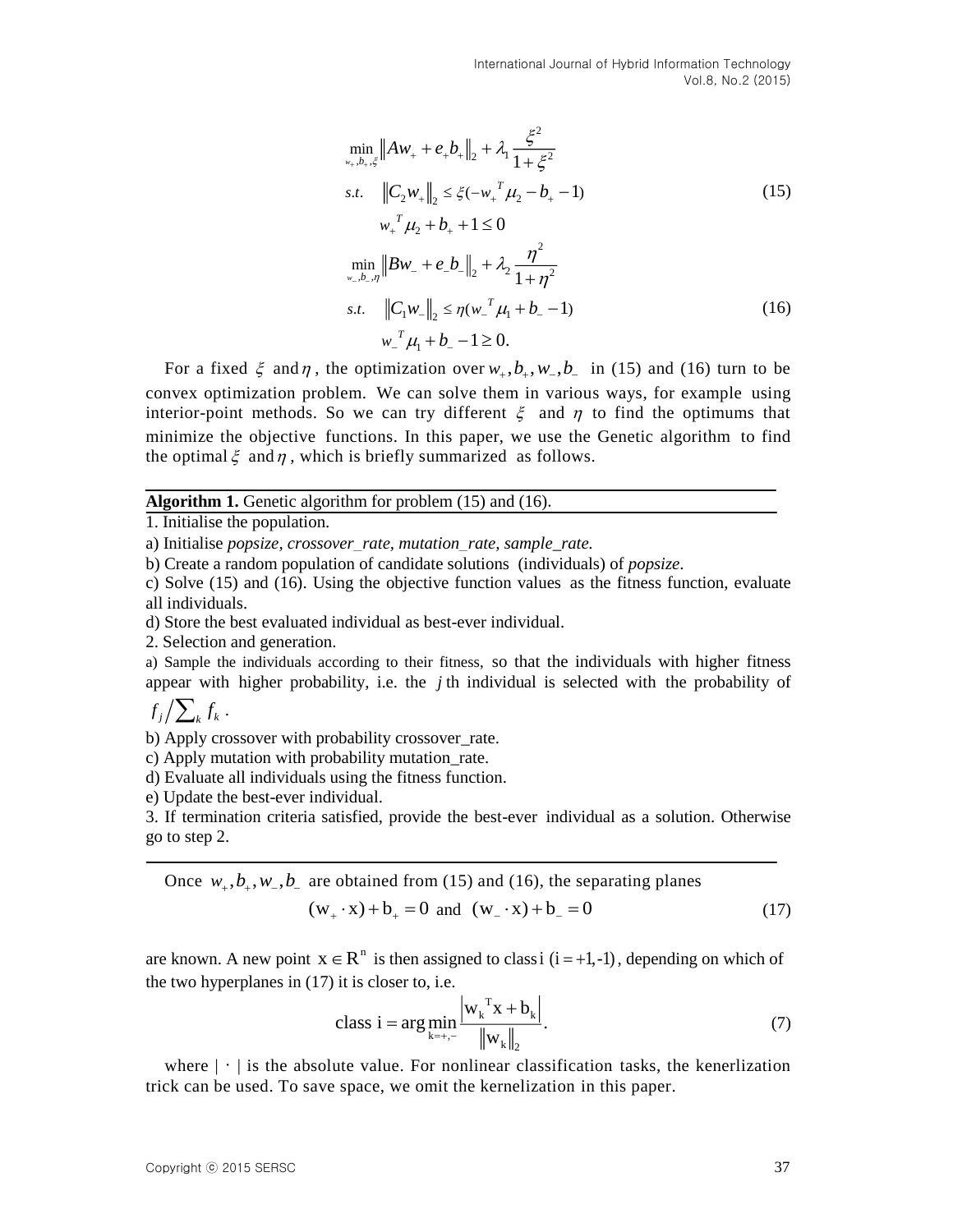# **4. Experiments**

In this section, we show the performance of TWMPM on several data sets.

### **4.1. UCI Datasets**

In this section, we perform the methods on the UCI Machine Learning Repository datasets, which is a collection of databases, domain theories, and data generators that are used by the machine learning community for the empirical analysis of machine learning algorithms [20]. For each dataset, 90% of the points are randomly selected for training, and the rest points (10%) are used as testing data. For each dataset, the experiment is repeated 10 times. The average accuracies are summarized in Table 1. For comparison, the results of MPM with linear kernel are also listed. The results demonstrate that TWMPM outperforms MPM in most cases.

| Data set                        | <b>TWMPM</b>  | <b>MPM</b>    |
|---------------------------------|---------------|---------------|
| $(Ins \times Fea \times Class)$ | $Accuracy$ %) | $Accuracy$ %) |
| <b>Breast cancer</b>            | 97.6          | 97.2          |
| $683\times10\times2$            |               |               |
| Pima diabetes                   | 75.3          | 73.8          |
| $768\times8\times2$             |               |               |
| Ionosphere                      | 86.5          | 85.4          |
| $351\times34\times2$            |               |               |
| Sonar                           | 74.4          | 75.1          |
| $208\times 60\times 2$          |               |               |

### **Table 1. The Testing Accuracy (%) on UCI Datasets**

### **4.2. MNIST Data Set**

In this section, we use TWMPM and MPM to classify the MINST digits. The MNIST database of handwritten digits contains a training set of 60,000 examples, and a test set of 10,000 examples. Each example is a handwritten digit of 0-9, and the size is  $28\times28$  pixel. Table 2 shows the composition of the database. For each number, we randomly choose 200 samples from the training set and 50 samples from the testing set, forming a training set of 2000 samples and a testing set of 500 samples. Figure 5 shows a fragment from the data set. Using MPM and TWMPM to classify these handwritten digits, the average recognition accuracy on the training set and the testing set are showed in Table 3. These results illustrate the feasibility and effectiveness of the proposed approach in handwritten digit recognition.

# **5. Conclusion**

In this paper, we propose an extension algorithm for MPM, which is named twin minimax probability machine (TWMPM). Given the reliable estimation of the mean and

| Class | Training set:  | Test set:             |
|-------|----------------|-----------------------|
|       | 60000 examples | 10000 examples        |
|       | 5923 (9.87%)   | $(9.80\%$<br>$-980$ . |

**Table 2. The Composition of the Database**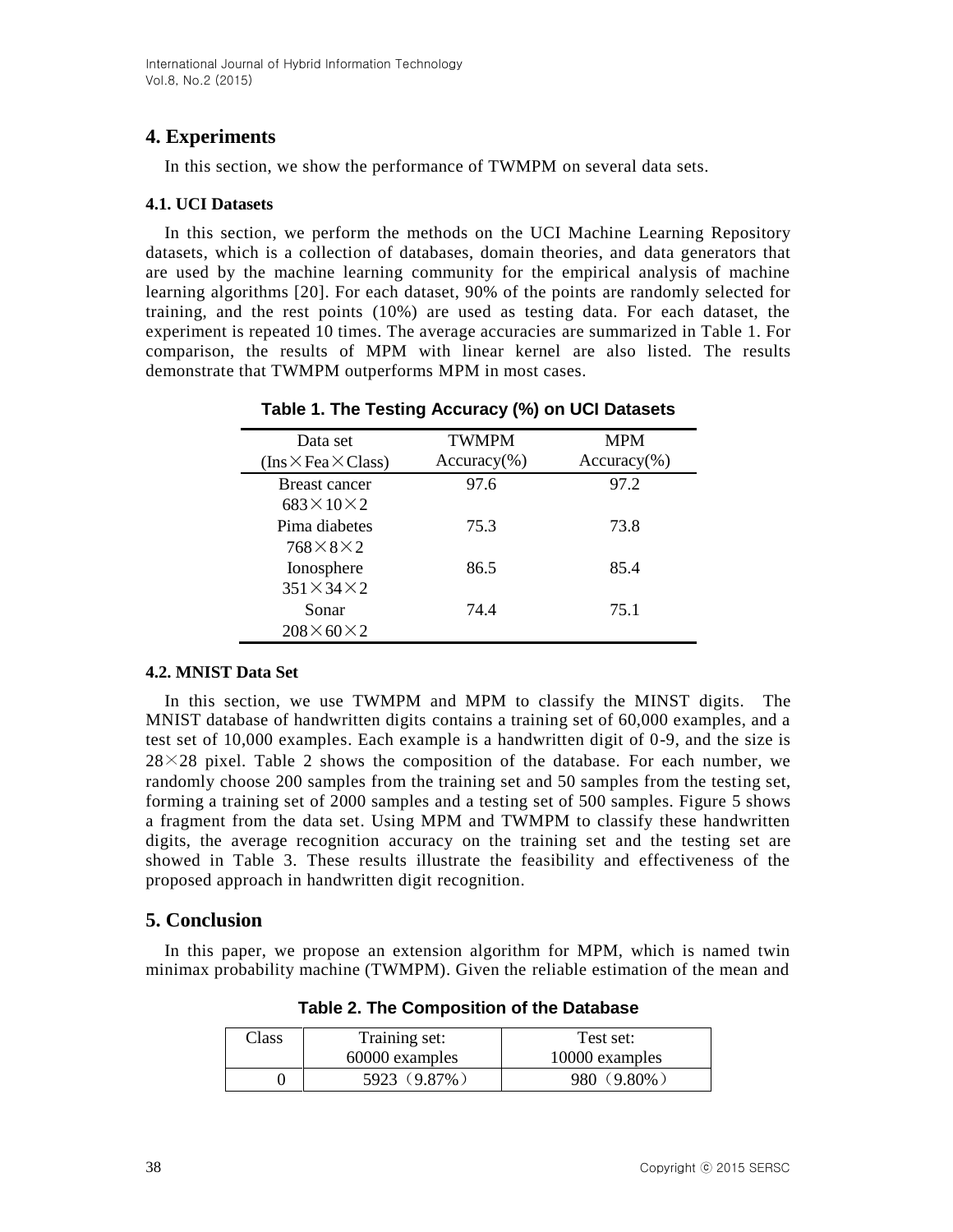|   | 6742 (11.24%) | 1135 (11.35%)   |
|---|---------------|-----------------|
| 2 | 5958 (9.93%)  | 1032 (10.32%)   |
| 3 | 6131 (10.22%) | $1010(10.10\%)$ |
|   | 5842 (9.74%)  | 982 (9.82%)     |
| 5 | 5421 (9.04%)  | 892 (8.92%)     |
| 6 | 5918 (9.86%)  | 958 (9.58%)     |
| 7 | 6265 (10.44%) | 1028 (10.28%)   |
| 8 | 5851 (9.75%)  | 974 (9.74%)     |
| 9 | 5949 (9.92%)  | 1009 (10.09%)   |

| о    | ч | 7  | 9 | a   | ۱ | 3 |   |                          |
|------|---|----|---|-----|---|---|---|--------------------------|
| سمحه | з | 6  | ١ | 7   | s | 8 | 6 | 9                        |
| ο    | 9 | 7  | ᅺ | г   | 4 | 3 | 2 | $\overline{\phantom{a}}$ |
| ď    | 6 | ,  | o | 5   | 6 | o | 7 | 4                        |
| 8    | 1 | 9  | 3 | 9   | 8 | 5 | 5 | 3                        |
| ο    | 7 | بو | γ | 8   | ۰ | 9 | 4 |                          |
| 4    | 6 | o  | ч | سمح | 6 | 7 | O |                          |
| 1    | J | Ь  | 3 | 0   | г | ı | , | ァ                        |
| 0    | а | 6  | 7 | 8   | Ъ | 9 | ۰ | Υ                        |
| 7    | 4 | 6  | 8 | ٥   | 7 | 8 | 3 |                          |

**Figure 5. A Fragment from the MNIST Database**

| Table 3. The Recognition Accuracy of TWMPM and MPM on MNIST Datasets |  |  |
|----------------------------------------------------------------------|--|--|
|----------------------------------------------------------------------|--|--|

| Recognition Accuracy (%) | <b>TWMPM</b>  | <b>MPM</b>      |  |
|--------------------------|---------------|-----------------|--|
| <b>Training Set</b>      | 76.75<br>0.13 | <sup>74.0</sup> |  |
| <b>Testing Set</b>       | <u>.</u>      | .               |  |

covariance of data, TWMPM generates two hyperplanes by controlling the upper bound of the misclassification probabilities and the distances between the hyperplanes and the points of two classes. Using two hyperplanes, TWMPM improves the performance of MPM. We evaluate our method on several datasets from the UCI Machine Learning Repository datasets and MNIST database of handwritten digits. Experimental results demonstrate that the performance of TWMPM is better than MPM in the case of linear classification. In the future work, more efficient methods to solve the optimization problem and the multi-class classification method are under our consideration.

# **Acknowledgements**

This work has been partially supported by the Key Laboratory for Urban Geomatics of National Administration of Surveying, Mapping and Geoinformation Foundation (20111216N), Beijing Municipal Commission of Education, Science and Technology Development (KM201210016014) and Funding project for training excellent talent of Beijing city (2011D005017000005).